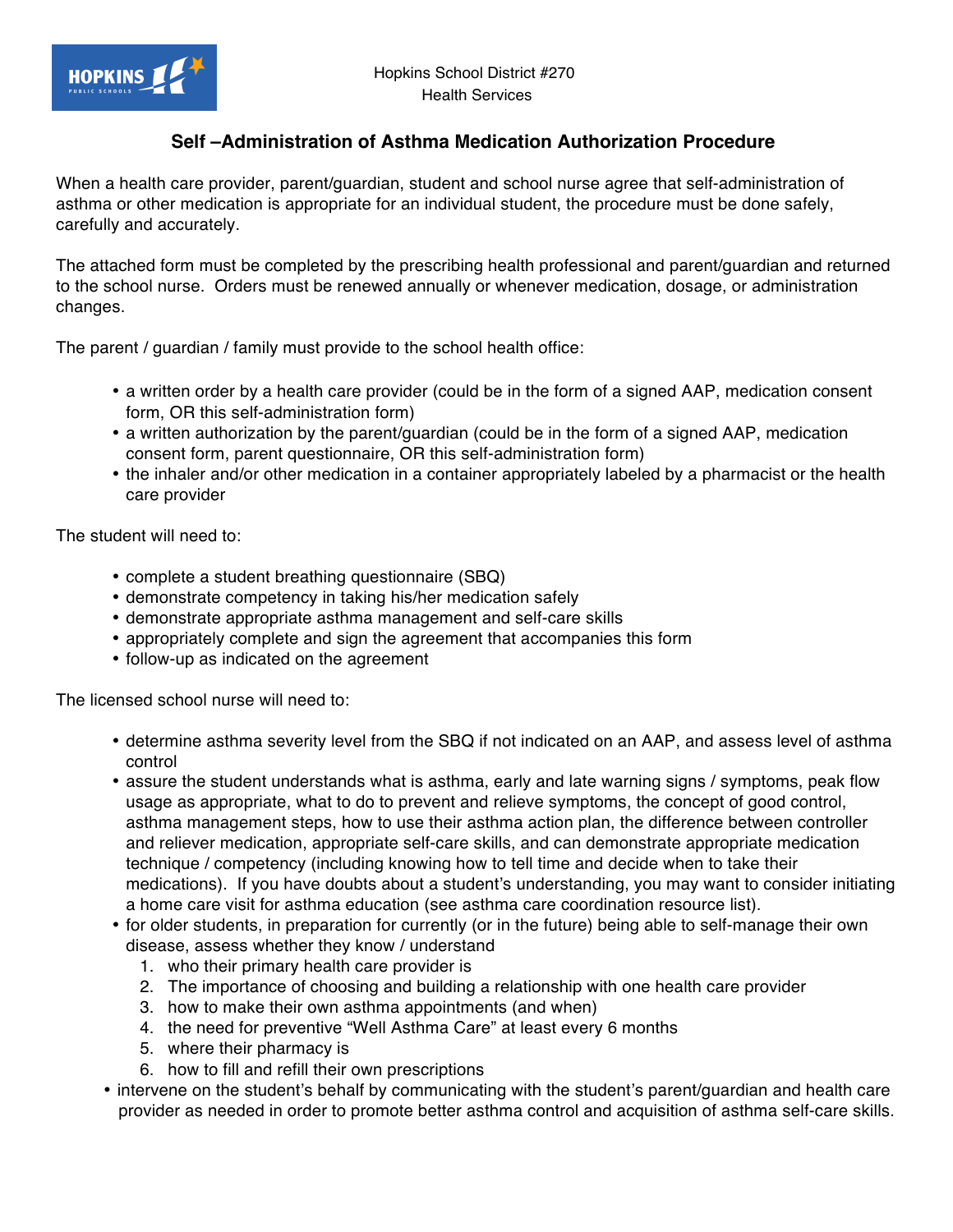

## **Self –Administration of Asthma Medication Authorization**  School Year

| following medication:          | It is my professional opinion that example and the control of the control of the control of the control of the control of the control of the control of the control of the control of the control of the control of the contro |       | is capable of carrying & self-administering the |  |
|--------------------------------|--------------------------------------------------------------------------------------------------------------------------------------------------------------------------------------------------------------------------------|-------|-------------------------------------------------|--|
| Medication                     | Dose                                                                                                                                                                                                                           | Route | Frequency                                       |  |
| Medication                     | Dose                                                                                                                                                                                                                           | Route | Frequency                                       |  |
|                                | I recommend self-administration of this medication for the treatment of asthma.<br>Symptoms and/or peak flow should be checked in the school health office:                                                                    |       |                                                 |  |
| ____daily     ____weekly       | Comments: New York State State State State State State State State State State State State State State State State State State State State State State State State State State State State State State State State State State |       |                                                 |  |
|                                |                                                                                                                                                                                                                                |       |                                                 |  |
| Health Care Provider Signature |                                                                                                                                                                                                                                |       |                                                 |  |

## To Be Completed By Parent / Guardian

I hereby give my permission for my child to self-administer medication at school as prescribed by my child's prescribing health professional and I authorize reciprocal release of information related to my child's health / medications between the school nurse and the prescribing health professional / clinic.

\_\_\_\_\_\_\_\_\_\_\_\_\_\_\_\_\_\_\_\_\_\_\_\_\_\_\_\_\_\_\_\_\_\_\_\_\_\_\_\_\_\_\_\_\_\_\_\_\_\_\_\_\_\_\_\_\_\_\_\_\_\_\_\_\_

\_\_\_\_\_\_\_\_\_\_\_\_\_\_\_\_\_\_\_\_\_\_\_\_\_\_\_\_\_\_\_\_\_\_\_\_\_\_\_\_\_\_\_\_\_\_\_\_\_\_\_\_\_\_\_\_\_\_\_\_\_\_\_\_\_\_\_\_\_\_\_\_\_\_\_\_\_\_

 $\overline{\phantom{a}}$  ,  $\overline{\phantom{a}}$  ,  $\overline{\phantom{a}}$  ,  $\overline{\phantom{a}}$  ,  $\overline{\phantom{a}}$  ,  $\overline{\phantom{a}}$  ,  $\overline{\phantom{a}}$  ,  $\overline{\phantom{a}}$  ,  $\overline{\phantom{a}}$  ,  $\overline{\phantom{a}}$  ,  $\overline{\phantom{a}}$  ,  $\overline{\phantom{a}}$  ,  $\overline{\phantom{a}}$  ,  $\overline{\phantom{a}}$  ,  $\overline{\phantom{a}}$  ,  $\overline{\phantom{a}}$ Signature of parent/guardian and all the control of the control of the Date Date

 $\overline{\phantom{a}}$  ,  $\overline{\phantom{a}}$  ,  $\overline{\phantom{a}}$  ,  $\overline{\phantom{a}}$  ,  $\overline{\phantom{a}}$  ,  $\overline{\phantom{a}}$  ,  $\overline{\phantom{a}}$  ,  $\overline{\phantom{a}}$  ,  $\overline{\phantom{a}}$  ,  $\overline{\phantom{a}}$  ,  $\overline{\phantom{a}}$  ,  $\overline{\phantom{a}}$  ,  $\overline{\phantom{a}}$  ,  $\overline{\phantom{a}}$  ,  $\overline{\phantom{a}}$  ,  $\overline{\phantom{a}}$ Work phone # or other daytime phone number complex and the complex of the complex of the Cell phone number or pager #